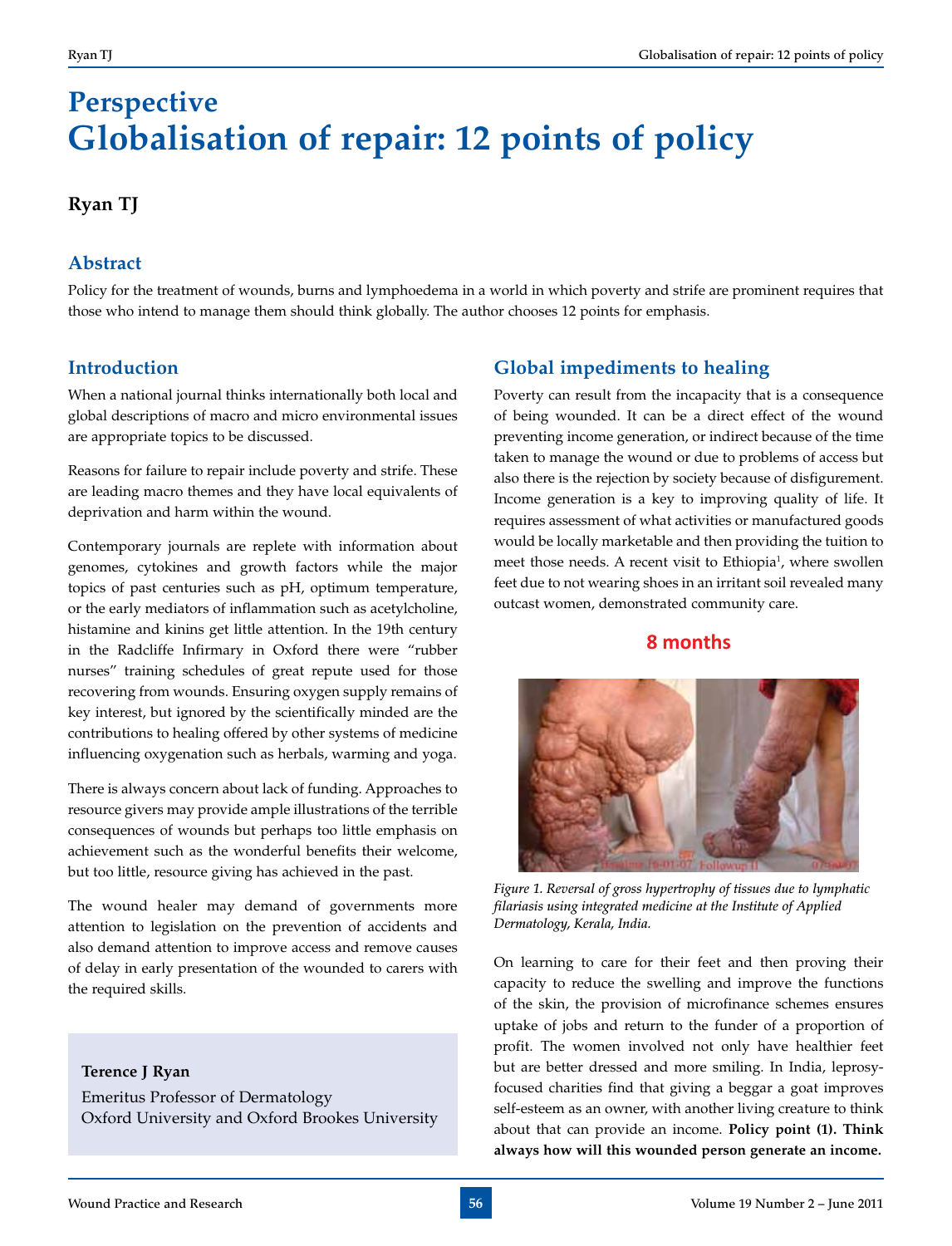Strife and man's inhumanity to man is revealed in any of the Médicins Sans Frontières literature. The land mine and cluster bomb are man's inventions resulting in amputation, the problems of which need to be shared with the management of prevalent threatening disorders such as malaria, HIV/AIDS or tuberculosis and the epidemic of diabetes. **Policy point (2). Where there is strife, provision for the wounded must include immediate after care that does not ignore prevalent threatening endemic diseases.**

Bureaucracy impairs at many levels, the health service is over-managed in some places and can be ineffective. An example of bureaucracy interfering with wound healing is frequently seen in customs houses preventing import of much-needed goods. It is often linked to corruption. **Policy point (3). Planning to use donations must include management of potential corruption and bureaucracy that leads to their misuse.**

Mobile populations can be counted in millions. The arrival of immigrants escaping abuse is overwhelming on the islands of the Mediterranean and in Italy at the present time. It requires enormous organisation to manage people escaping from strife or climate change. They need protection from acquiring the consequences of overcrowding and malnutrition. There are many cultural changes they must experience which need help and understanding. Above all they need good listeners and interpreters. The shear size of the problem itself generates 'internal' carers and interpreters who can contribute provided the host countries are organised to facilitate care of this kind. **Policy point (4). Coping with mobile populations requires investment in understanding. Recruitment of interpreters is a priority.**

Under the heading of climate change one finds the provision of water fit for drinking. Emphasising that this is also needed for washing has brought about a memorandum of understanding between the International Foundation for Dermatology, the International Skin Care Nursing Group and Procter and Gamble. The latter has a humanitarian objective, now several years in place, to provide sachets of cleanser that make 10 litres of water fit for drinking within 20 minutes. Advantages include not just its availability but its low cost<sup>2</sup> and the economics of substituting it for bottled sterile water. There is also the desirability of not having to find firewood or diesel oil to boil it. **Policy point (5). Establish the provision of water fit for drinking; it will be needed for washing.**

Corruption is a very common cause of failure of access of supply to where it is most needed. I despair at paying *per diems*  to persons invited to discuss how best they may benefit from substantial gifts, knowing that non-attendance prevents good planning and will happen without such payments. Altruism

is an antidote to corruption. It is important to encourage it, but it will not happen without some award. I have found public thanks and certification of heroes and heroines giving their time to altruism is an inexpensive investment. Wound healing organisations should have awarding always on their agenda for all levels of care. **Policy point (6). Do not forget to thank. It is always appreciated.**

# **What happened in the past? Should it be obsolete?**

To access only the latest literature on medicaments and devices and leave unread the literature of the past is an investment in the more costly. The *British Medical Journal*  during the 1914–18 war had much information on the horrific and highly prevalent war wound<sup>3</sup>. Florence Nightingale's *Notes on Nursing*<sup>4</sup> not only reads well but has much that when acted upon will provide benefit.

A description of the seaport hospitals in the Napoleonic wars draws attention to the thousands of sailors with leg ulcers which healed by ingesting lime and lemon juice. Could it be a benefit we have forgotten in the hospital diet of today?

Go back 2000 years and read Chinese or Indian literature and one will find benefits, A publication from Kerala on Indian systems for managing lymphoedema showed that it is possible to do systematic reviews even of Ayurvedic literature written in Sanskrit<sup>5</sup>. Figure 1 is an example of the benefit derived from such when integrating herbals, yoga and biomedical physiological principles.

The Institute of Applied Dermatology in Kerala is rich in insights into integration. Yoga is better than manual lymphatic drainage, adding synchronised breathing to promote emptying of the lymphatics into the great veins and to control the autonomic nervous system's affects on lymphatic contractility. It also provides the posture and the movements maximally draining the lymphatic system. It justifies further integrated research with the leaders of the field (Figure 2).

Modern literature includes a document on wound and lymphoedema management published by the WHO<sup>6</sup>. In it

*Table 1. Basic principles of wound management (Macdonald)6 .*

Manage systemic conditions

Protect the wound from trauma

Promote a clean wound base and control infection.

Maintain a moist wound environment

Control peri wound oedema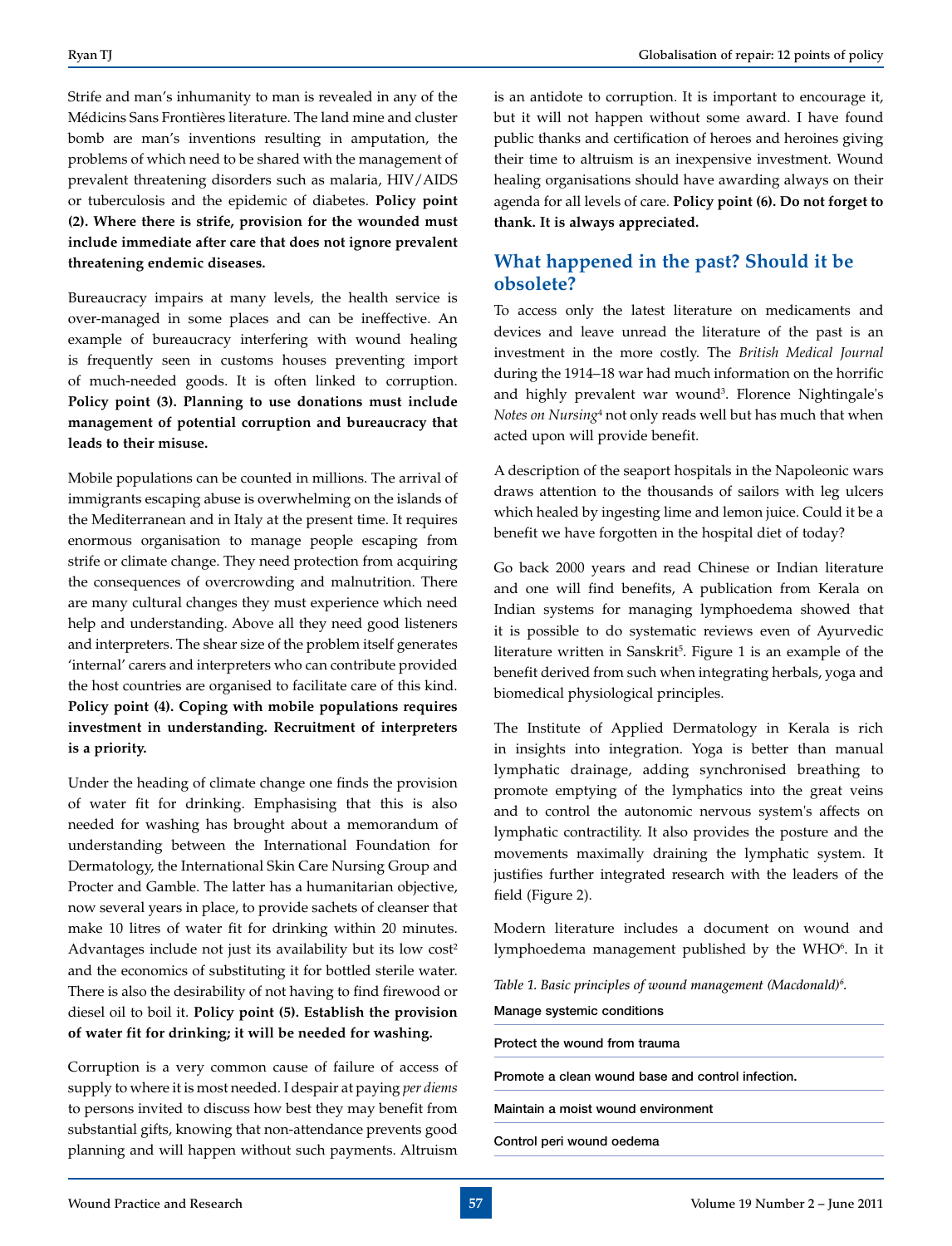

*Figure 2. Planning to integrate research into yoga. Swami Ramdevji Maharaj, the Guru of Yoga, meets with Terence Ryan January 2011 at First International Congress 'Yoga for Health and Transformation', Patanjali University, Haridawar, India.*

John Macdonald describes five principles of wound healing. Tables 1 & 2 describe lymphoedema management. In both we recommend mobility. It is not new; it is as ancient as Asian medicine. In the hospital, named the Radcliffe Infirmary, Oxford,where I learned my management of wounds, there were "Rubber Nurses" throughout the 19th century<sup>6</sup>. They were essentially masseurs and Dr Gardener who introduced manipulation of the tissues for several illnesses was regarded as an innovator, when in fact the first *Encyclopaedia on Arts and Sciences* written for the lay public in 1806, claimed, based on 18th century studies, that movement of the tissues helped drainage. Globalisation, which is a contemporary theme, provides opportunities to become familiar with literature that is 2000 years old but the contemporary reader mostly relies on literature that is no more than a decade old.

There are themes from the past which have been largely forgotten. The skin, in which after all most chronic wounds are found, has a literature devoted to the acid mantle.

The optimum temperature for most cellular activity of the human body is 37 degrees. As we demonstrated, the temperature of a wound drops far below this during a dressing change and may take several hours to recover<sup>8</sup>.

I have written how the skin is not the static organ seen in photographs and histology slides<sup>11</sup>. It is in actual fact constantly on the move and atrophies if static and lacking mechanical strain. It benefits from being warm but survives longer than

*Table 2. Basic principles of lymphoedema management (Vaqas and Ryan 2002)7 .*

Promote lymph flow by breathing and movement

Reduce venous overload

Manage inflammation overload (infections and irritants)

other tissues in the cold. It has developed on its surface a protective immunosurveillant barrier in collaboration with its bacteria that prefers an acid environment.

Forty years ago repair literature referred to mediators of inflammation such as acetylcholine, histamine or kinins. They were followed by prostaglandin. One reads little of these today but they have not become less important. Oxygen supply as a theme has not faded and leading advocates such as Thomas Hunt should be read<sup>10</sup>. **Policy point (7). There is wisdom and relevant advice in past literature and it should be read.**

#### **Funding**

In recent years, the industry built around wound healing, burns and lymphoedema has been generous with its funding. Wound healing organisations with a global outlook will be looking for low technologies and will find today's products from the industry mostly too expensive. The management of lymphoedema in Kerala has described the costs of a system of integrated therapy using yoga, washing, Ayurvedic herbals and Biomedicine's bandages, when affordable. Much of what industry provides is unaffordable and at the end of six months none of the most modern dressings and bandages will have been purchased (they may have been donated). Gauze-based dressings and long stretch bandages exceeding their shelf life after repetitive washing will be depended upon. There are no trials which have demonstrated more rapid healing with gauze.

After examining the cost and prevalence of non-healing wounds one will call for funding but in vain. The billions of dollars spent on Malaria, TB and HIV have made some impact but there is no end in sight. The small fraction of funding which could be devoted to chronic skin care will not provide governance with more comfortable buildings, vehicles and pocket money. And so wound healing organisations must invest with their little resources in no cost therapies such as washing, moving, elevation and other self-help remedies. They should be focusing on the best ways of providing locally available, sustainable and low-cost care.

There is a long tradition of providing information to donors about the burden of disease. It will be illustrated with the worst cases. In recent times emphasis on capacity to benefit has allowed such donors to believe that the resources they provide are not being wasted.

It is not enough to show pictures of the consequences of injury and disease. Donors like their funding to benefit. A Task Force of the International Society of Dermatology on *Skin Care for All: Community Dermatology* has produced a series of articles as guidelines to skin carers on the theme of capacity to benefit<sup>12</sup>. Policy point (8). When asking for funding, always